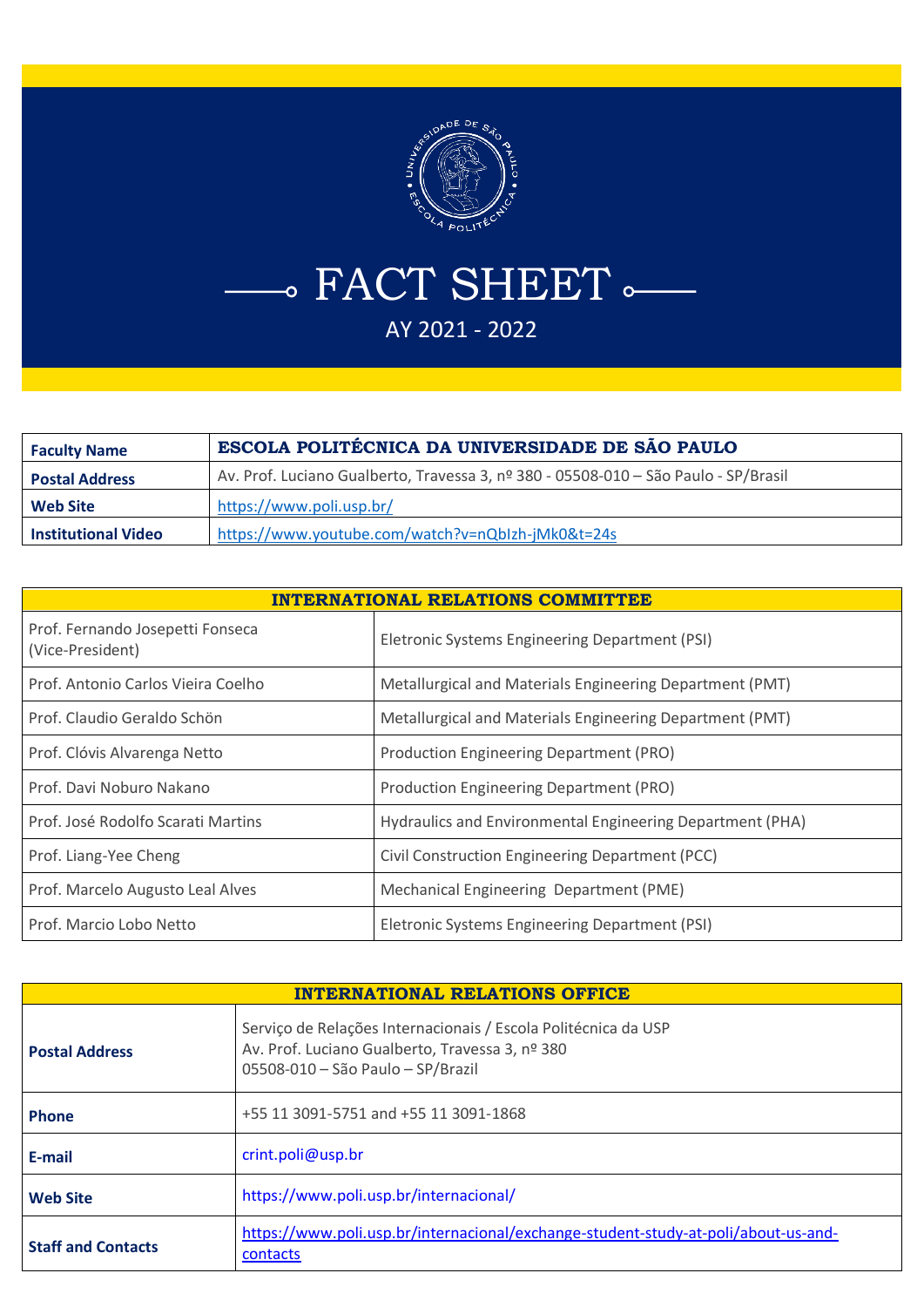| <b>Exchange Coordinator</b>  | Ms. Mariana C. Nunes    |
|------------------------------|-------------------------|
| <b>Internacional Affairs</b> | Ms. Patricia M. Sandes  |
| <b>Student Mobility</b>      | Ms. Silvana V. Oliveira |
| <b>Student Mobility</b>      | Mr. Fernando T. Tirada  |
| <b>Collaborator</b>          | Mr. Roger S. Silva      |

| <b>TEACHING AND RESEARCH ENGINEERING DEPARTMENTS</b> |                                                  |            |                                                 |
|------------------------------------------------------|--------------------------------------------------|------------|-------------------------------------------------|
| <b>PCC</b>                                           | <b>Civil Construction Engineering</b>            | <b>PCS</b> | Computer and Digital Systems Engineering        |
| <b>PEA</b>                                           | <b>Electric Power and Automation Engineering</b> | <b>PEF</b> | <b>Structural Engineering and Geotechnics</b>   |
| <b>PHA</b>                                           | <b>Hydraulics and Environmental Engineering</b>  | <b>PME</b> | <b>Mechanical Engineering</b>                   |
| <b>PMI</b>                                           | Mining and Petroleum Engineering                 | <b>PMR</b> | Mechatronics and Mechanical Systems Engineering |
| <b>PMT</b>                                           | <b>Metallurgical and Materials Engineering</b>   | <b>PNV</b> | Naval Architecture and Ocean Engineering        |
| <b>PQI</b>                                           | <b>Chemical Engineering</b>                      | <b>PRO</b> | <b>Production Engineering</b>                   |
| <b>PSI</b>                                           | <b>Electronic Systems Engineering</b>            | <b>PTC</b> | <b>Telecomunication and Control Engineering</b> |
| <b>PTR</b>                                           | <b>Transportation Engineering</b>                |            | Read more here                                  |

| <b>EXCHANGE INFORMATION</b>   |                                                                                                                                  |
|-------------------------------|----------------------------------------------------------------------------------------------------------------------------------|
| <b>International Students</b> | Read more here                                                                                                                   |
| <b>Exchange Programs</b>      | Read more here                                                                                                                   |
| <b>Tuition Fees</b>           | Escola Politécnica of the University of São Paulo does not charge tuition fees given its<br>status as a public state institution |

| <b>ACADEMIC INFORMATION</b>                            |                                                                                                                                                                                                                                                                                 |  |
|--------------------------------------------------------|---------------------------------------------------------------------------------------------------------------------------------------------------------------------------------------------------------------------------------------------------------------------------------|--|
| <b>Academic Calendar</b><br><b>Semiannual Courses</b>  | 1 <sup>st</sup> semester: February/March to June (holydays in July).<br>Exceptionally in 2021, it will start on April 12 <sup>th</sup> 2021 and end on July 31 <sup>st</sup> 2021.<br>2 <sup>nd</sup> semester: August to December (holydays in January).<br>Calendar Poli 2021 |  |
| <b>Academic Calendar</b><br><b>Cooperative Courses</b> | Three periods: from January to April; from May to August; from September to December                                                                                                                                                                                            |  |
| <b>Registration</b><br>disciplines/lectures            | The Undergraduate Office is responsible for the registration of the exchange students. Exchange<br>students are not allowed to do the registration through USP Corporative Systems                                                                                              |  |
| <b>Academic Structure</b>                              | 5 years for all 16 engineering courses                                                                                                                                                                                                                                          |  |
| <b>Grading System</b>                                  | Grades are given in a scale from zero to ten; passing grade is five; grades are absolute and not<br>comparative                                                                                                                                                                 |  |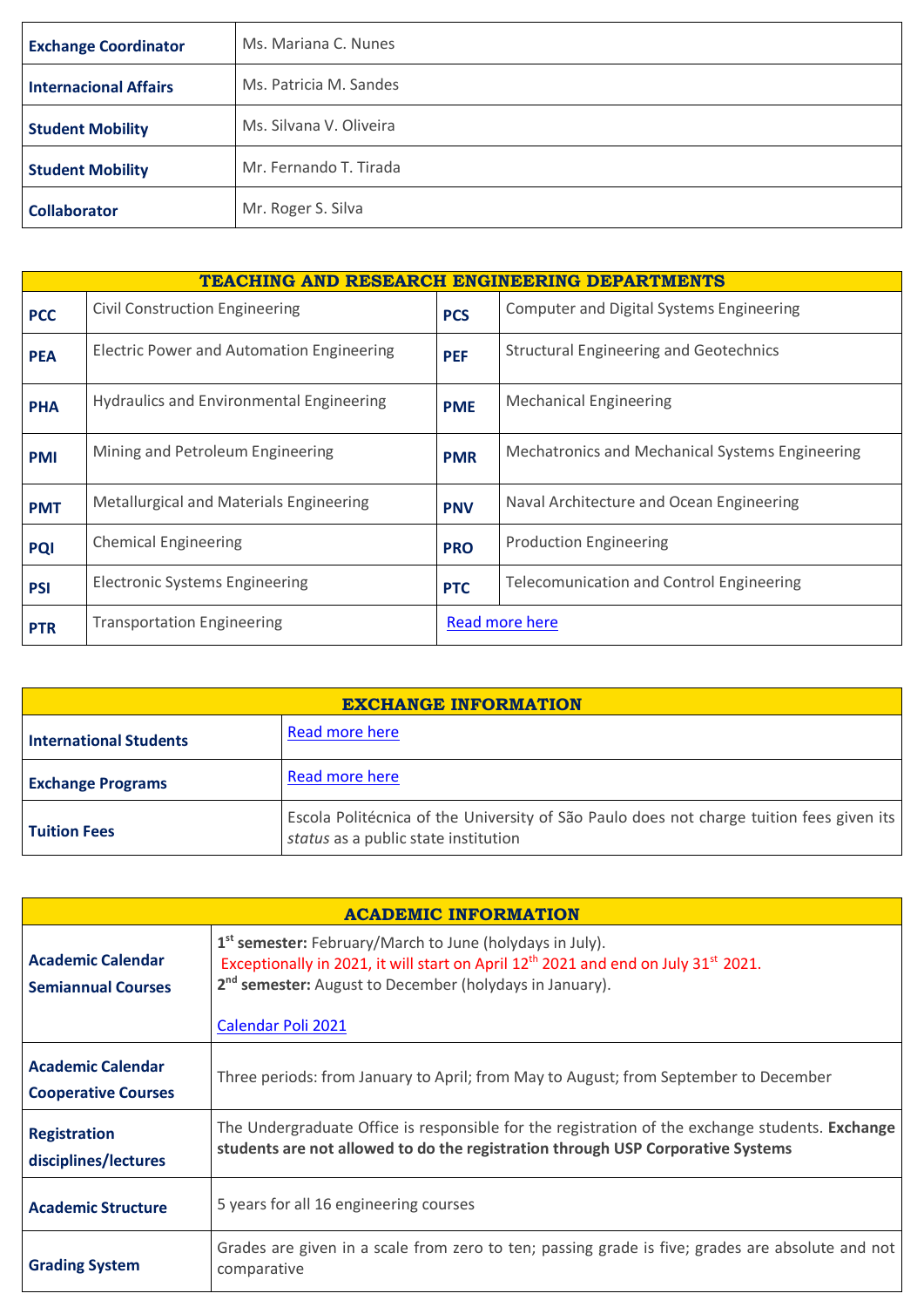| <b>Exams</b>                 | The exams are carried out throughout the academic year usually two or three exams per semester.                                                                                                                |
|------------------------------|----------------------------------------------------------------------------------------------------------------------------------------------------------------------------------------------------------------|
| <b>Transcript of Records</b> | Issued by the Undergraduate Office. Students are required to ask for the transcript before leaving<br>Brazil. If it is not still ready the International Relations Office will send it to the home University. |

| <b>APPLICATION INFORMATION</b>                      |                                                                                                                                                                                                                                                                                                                                                                                                                                                                                                         |  |
|-----------------------------------------------------|---------------------------------------------------------------------------------------------------------------------------------------------------------------------------------------------------------------------------------------------------------------------------------------------------------------------------------------------------------------------------------------------------------------------------------------------------------------------------------------------------------|--|
| <b>Nomination by the</b>                            | October 12 <sup>th</sup> for the 1 <sup>st</sup> semester (February/March to June)                                                                                                                                                                                                                                                                                                                                                                                                                      |  |
| <b>Home University</b><br><b>Deadline</b>           | April 10 <sup>th</sup> for the 2 <sup>nd</sup> semester (August to December)                                                                                                                                                                                                                                                                                                                                                                                                                            |  |
| <b>Application Deadline</b>                         | October 20 <sup>th</sup> for the 1 <sup>st</sup> semester (February/March to June)<br>April 20 <sup>th</sup> for the 2 <sup>nd</sup> semester (August to December)                                                                                                                                                                                                                                                                                                                                      |  |
| <b>Nomination Procedure</b>                         | Prior to sending the documents the home University must fill a nomination form with the following<br>information about the students:<br>Complete name,<br>E-mail,<br>Home university name,<br>Field of study at home university;<br>Exchange program at Poli (Double Degree; Non-Degree; Final Thesis Project; Short<br>$\bullet$<br>Duration; Research Internship in a Laboratory)<br>Exchange period (one semester or one academic year)<br>For Double Degree, specify the course to be taken at Poli |  |
| How to Apply/<br><b>Application Forms</b>           | <b>Read more here</b>                                                                                                                                                                                                                                                                                                                                                                                                                                                                                   |  |
| <b>Required Documents</b>                           | Curriculum Vitae/Resume<br>$\bullet$<br>Statement of Purpose/Motivation Letter<br>Professional Plan/Professional Project<br>One Recommendation Letter<br>Learning Agreement (for non-degree exchange)<br>Most recent official Transcript of Records<br>$\bullet$<br>Photocopy of a valid Passport<br>$\bullet$<br>Proof of Health Insurance (if available)                                                                                                                                              |  |
| <b>Learning Agreement and</b><br><b>Course Load</b> | Non-Degree exchange students are required to take at least 3 disciplines/lectures<br>offered by Poli per semester.<br>Double Degree exchange students are required to take full time workload<br>Disciplines: Read more here                                                                                                                                                                                                                                                                            |  |
| <b>Language Requirements</b>                        | The language of instruction at EPUSP is Portuguese. A Portuguese Language Proficiency Certificate<br>is not mandatory, but all exchange students should have the basic level in Portuguese                                                                                                                                                                                                                                                                                                              |  |
| <b>Portuguese Language</b><br><b>Course</b>         | AUCANI - International Cooperation Office of the University of São Paulo offers an online<br>Portuguese language course. Information aucani.idiomas@usp.br                                                                                                                                                                                                                                                                                                                                              |  |